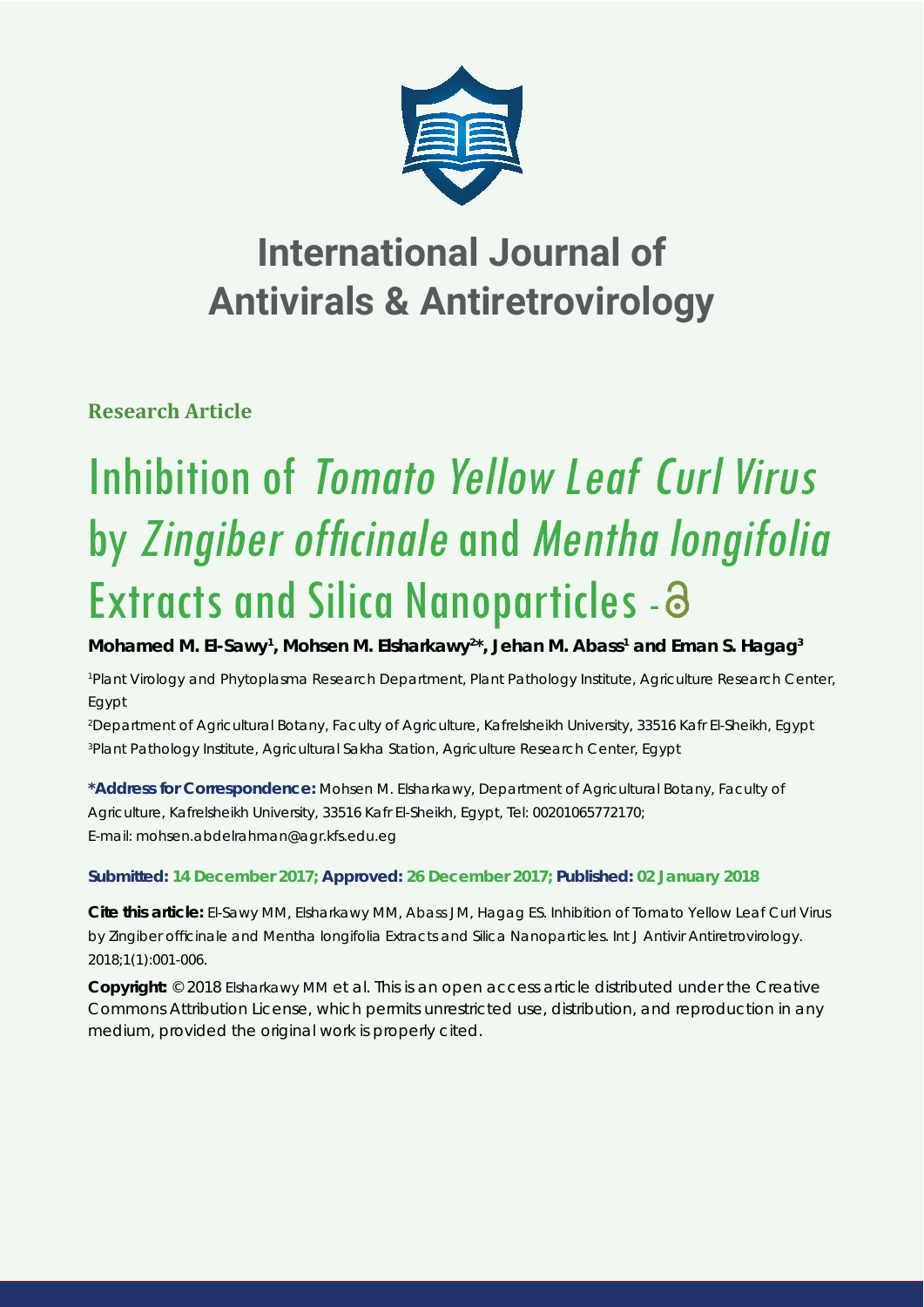# **ABSTRACT**

*Tomato yellow leaf curl virus* (TYLCV) causes huge economic losses in tomato production in Egypt. The control of TYLCV is extremely difficult because it is easily transmitted by whitefly (*Bemisia tabaci*). The only available method to control TYLCV is primarily based on the use of insecticides. Consequently, it is important to search for an alternative method to control TYLCV. The potentials of silica nanoparticles and the extracts of ginger (*Zingiber offi cinale*) and horsemint (*Mentha longifolia*) to enhance systemic resistance against TYLCV were investigated under pot and field conditions. Disease severity was significantly reduced in tomato plants treated with ginger and horsemint extracts and silica nanoparticles. Treated plants exhibited less and delayed virus symptoms compared with non-treated control plants. Coat protein gene of TYLCV was not founded in treated plants compared with control plants. Similarly, virus concentration was also reduced in plants treated with ginger and horsemint extracts and silica nanoparticles using ELISA. The activities of peroxidase, polyphenol oxidase were significantly increased in comparison with control plants. All treatments significantly increased growth of tomato plants and quality characters of tomato fruits. This is the first report of silica nanoparticles and ginger and horsemint extracts as elicitors to suppress TYLCV infection in tomato plants.

አ

**Keywords:** *Tomato yellow leaf curl virus*; *Zingiber offi cinale; Mentha longifolia;* silica nanoparticles; induced systemic resistance

### **INTRODUCTION**

Tomato is considered the most widely grown and consumed vegetable in Egypt. However, tomato is susceptible to different plant pathogens including fungal, bacterial and viral pathogens. Among viral pathogens, *Tomato yellow leaf curl virus* (TYLCV, genus: *Begomovirus*, family: *Geminiviridae*) is economically one of the most devastating pathogens in the tropical and subtropical regions [1]. The reduction of tomato yield attributed to TYLCV ranges between 28-100% depending on the age of the plants at the time of infection and the percentage of infected plants and disease severity [2,3]. Commercial cultivars of tomato still lack effective resistance against the virus and the introduction of resistant genes into commercial cultivars by conventional breeding requires years of selection to eliminate unfavorable characteristics, even when a natural source is available [4]. The main obstacle to develop an effective chemotherapy is the nature of virus multiplication in the host cells [5]. Additionally, some viruses persist in latent infection in the host  $[6,7]$ . The common and available method to control TYLCV was to spray plants with insecticides, like Cypermethrin (0.01%) or Dimethoate (0.1%), to control its vector *Bemisia tabaci* [8]. But the undesirable effects of insecticides on human health and the environment have encouraged researchers to find alternative methods to control TYLCV infection. In this respect, management of TYLCV by plant extracts is relatively new, ecologically sound and environmentally safe. Hence, this study was mainly concentrated on the development of effective strategies for the management of TYLCV in tomato using plant extracts and silica nanoparticles.

Recently, a class of molecules called elicitors has been used to induce systemic resistance against different plant pathogens including fungi, bacteria and viruses [9-16]. Several natural and synthetic agents have been used such as benzothiadiazole-7-carbothioic acid-*S*methyl ester (BTH), 2, 6-dicholroisonicotinic acid (INA), chitin and Eugenol [17-21]. Induction of plant defenses by natural elicitors such as plant extracts was implemented in the management of plant virus disease [22,23]. Although, systemic resistance against plant viruses was enhanced by plant extracts, the underlying mechanism has not been elucidated. Therefore, the objectives of this study were to assess the antiviral activity of some medicinal plants (Zingiber officinale and *Mentha longifolia* extracts) and silica nanoparticles against TYLCV in tomato and to evaluate the effects of the medicinal plants and silica nanoparticles on oxidative enzymes (peroxidase and polyphenol oxidase) as well as morphological and physiological characteristics of tomato plants infected with TYLCV such as plant height, leaf area,

number of branches, fresh and dry weight, chlorophyll contents and yield (number of flowers and fruits per tomato plant). To the best of our knowledge, this is the first report on using the aqueous extracts of ginger and horsemint and silica nanoparticles against TYLCV infection in tomato.

# **MATERIALS AND METHODS**

#### **Isolation and identification of virus isolate**

Tomato plants (*Lycopersicon esculentum* var. Alissa from Nunhems Seeds Ltd.) were grown in a greenhouse (25° C, with 12h dark, 12h light photoperiods). Six leaf stages were used for *Tomato yellow leaf curl virus* (TYLCV) infection.

An infectious clone of TYLCV in *Agrobacterium tumefaciens* was kindly provided by Agricultural Botany Department, Faculty of Agriculture, Kafrelsheikh University, Egypt. *Agrobacterium tumefaciens* strain was inoculated in YEP medium as described by Wang and Fan [24]. Puncture inoculation method was used for *Agrobacterium tumefaciens* inoculation [25].

#### **Extract preparation**

Rhizomes of *Zingiber officinale* and leaves of *Mentha longifolia* were purchased from the Research of Medicinal and Aromatic Plants, Institute of Horticultural Research, National Research Center (NRC), Giza, Egypt. About 500 g rhizomes of *Zingiber officinale* and leaves of *Mentha longifolia* were washed in tap water and then in sterile distilled water and were air dried at room temperature in dark conditions. The dried plants were milled to a fine powder in a mill and stored at room temperature in glass containers until used as described by Sultana et al. [26].

#### **Silica nanoparticles**

Nanosilica was obtained from Egypt Nanotech Company Limited, Cairo, Egypt. The size of the used nanosilica was 100 nm with a purity of 99.99%. Nanosilica used as spray solutions at concentration levels of 50, 100 and 200 μgmL-1.

#### **Pot experiment**

The efficiency of plant extracts and silica nanoparticles in controlling TYLCV in tomato was assessed under greenhouse conditions. Tomato seeds were surface sterilized with 2% sodium hypochlorite. The seeds were dried under shade for 30 min and used for sowing. Tomato plants at six-leaf stage were selected for TYLCV infection. Spray treatments with extracts of *Zingiber officinale*,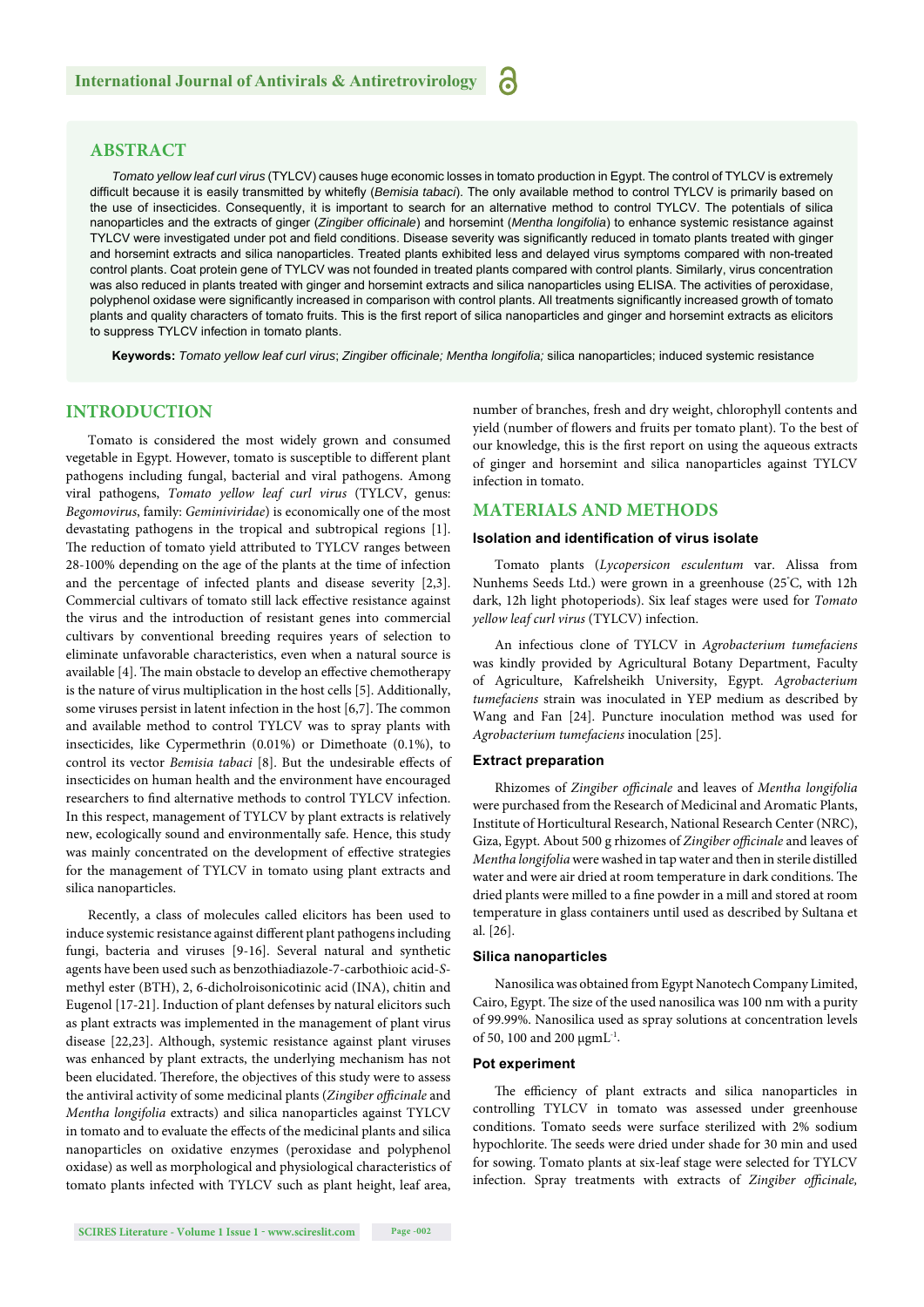*Mentha longifolia* and silica nanoparticles were applied at 50, 100 and 200 μg mL<sup>-1</sup> to 'run-off' with a hand sprayer at 1 day before TYLCV inoculation. Foliar spray with distilled water was carried out as the control treatment. Fifteen plants were used per each treatment and the experiment was repeated in triplicate.

#### **Field experiment**

Induction treatments were evaluated also under field conditions. Three field trials were conducted in randomised complete block design with three replications during 2016-2017 in different regions of Kafr El-Sheikh, Egypt, which are endemic areas for TYLCV incidence. A standard plot size of  $4 \times 3.5$  m<sup>2</sup> was maintained for all treatments. Foliar sprays were conducted as described previously.

#### **Effect of plant extracts and silica nanoparticles on TYLCV disease**

Disease severity was recorded one month after TYLCV inoculation. Disease severity was measured after the inoculation based on a scale of 0–4 as described earlier by Lapidot et al. [27]. A severity index was calculated, as described earlier by Raupach et al. [28] from the disease rating using the formula:

Disease severity index=  $[\Sigma$  (Rating no. × No. of plants in rating) × 100%] / (Total no. of plants  $\times$  Highest rating)

The efficacy percentage (%) was determined by the following formula:

(Disease index of Ck1− Disease index of Pt1/Disease index of  $Ck1 \times 100$ 

where Ck1 is the control after spraying water; and Pt1 is the treatment.

#### **DAS-ELISA**

Double Antibody Sandwich Enzyme Linked Immunosorbent Assay (DAS-ELISA) was used for rapid detection as described by Elsharkawy et al. [11]. ELISA Kits were supplied by SANOEL, Santee Animal, Paris, France. In tomato, the second, third, fourth and sixth youngest leaf from the top of treated and untreated control of all the pot and field trials were collected randomly from six different plants for each replication and weighed to one gram and extracted using extraction buffer. The collected samples were placed individually into wells of a polystyrene microtiter plate, triturated with the blunt end of a glass rod with 250 ml of ELISA extraction buffer (0.01 M sodium phosphate buffer, pH 7.4 containing 0.02% sodium azide (w/v) 0.1% sodium chloride (w/v) 0.05% Tween 20 (v/v) and 2% polyvinyl pyrrolidone (w/v) added per well. Similarly, TYLCV infected tomato leaf tissue sap was diluted in ELISA extraction buffer and further steps were carried as normal DAS-ELISA. Before loading to the wells the protein concentration was adjusted to 250 mg/ ml in all the samples and a standard DAS-ELISA protocol was followed. The plates were incubated at 37° C for 1 h and the wells washed three times with phosphate-buffered saline pH 7.5 containing 0.05% Tween-20 (PBST). The wells then were loaded with 200 μl of antirabbit immunoglobulinalkaline phosphatase at 1:1000. The plates were incubated at 37°C for 1 h. The wells were washed three times as previously described. The absorbance value of each sample was measured at 405 nm by ELISA-reader 1 h after the addition of the substrate (P-nitrophenyl phosphate at 1 mg/ ml in 10% of diethanolamine pH 9.8).

#### **Detection of coat protein gene of TYLCV**

TYLCV was detected using PCR according to Navot et al. [28].

The oligonucleotide geminivirus specific primers for all Eastern Hemisphere Whitefly-Transmitted Geminivirus (OWTGs) were C Forward: 5`-CAGTCCGTTGAGGAAACTTAC-3` C Reverse: 5`CCCACCAATAACTGTAGC-3`. Nucleic acid spot hybridization (NASH) was carried out for the detection of TYLCV concentration in the treated and untreated tomato plants according to Navot et al. [29].

#### **Evaluation of defense-related enzymes activities**

Peroxidase and polyphenol oxidase were measured on tomato plants treated with plant extracts and silica nanoparticles after 1 and 2 weeks after viral infection. The measurement process was as follows:

The upper tomato leaves  $(0.5 \text{ g})$  were harvested and immediately frozen in liquid nitrogen and stored at -80°C. The activity of Peroxidase (POD) was measured according to the method described by Sudhamoy et al. [30], while the activity of Polyphenol Oxidase (PPO) was assayed as described by Flurkey et al. [31]. The experiments were repeated at least thrice with three plants per each treatment.

#### **Evaluation of plant growth and yield**

Plant growth parameters, *i.e.* plant height, leaf area, fresh and dry weight, flowers number, fruits number, fruits weight and chlorophyll contents were measured. Moreover, quality characters of tomato fruits such as acidity, Total Soluble Solids (T.S.S) % and vitamin C mg/ 100 ml juice were recorded at the harvest time.

#### **Statistical analysis**

XLSTAT Pro statistical analysis software (Addinsoft, New York, NY, USA) was used for Analysis of Variance (ANOVA). Treatment means were separated using Fisher's Least Significant Difference (LSD) test [32]. All analyses were conducted at significance value of *P ≤ 0.05*.

#### **RESULTS**

 $\ddot{\mathbf{c}}$ 

#### **Effect of leaf extracts and silica nanoparticles on TYLCV disease**

Plants were sprayed with plant extracts of ginger and horsemint and silica nanoparticles 1 day before TYLCV inoculation, to control TYLCVD in tomato plants (Table 1). The lowest disease severity was achieved using a concentration of 200 μgmL−1 in all treatments under pot and field experiments. Ginger extract was more effective than the extract of horsemint. The protective activity of plant extracts was more effective than the silica nanoparticles activity against TYLCV.

#### **Serological detection using DAS-ELISA**

The leaves from treated plants recorded lower virus concentrations compared to untreated control plants. Silica nanoparticles treated

| <b>Table 1:</b> Efficacy of plant extracts and silica nanoparticles on controlling of<br>TYLCV in tomato plants. |                                                        |       |                   |  |  |
|------------------------------------------------------------------------------------------------------------------|--------------------------------------------------------|-------|-------------------|--|--|
| <b>Treatments</b>                                                                                                | Dosage<br>Pot experiment<br>$(\mu$ gmL <sup>-1</sup> ) |       | Field experiment  |  |  |
| Zingiber officinale                                                                                              | $50 \mu$ qm $L^{-1}$                                   | 65.3b |                   |  |  |
|                                                                                                                  | 100 $\mu$ gmL <sup>-1</sup><br>58.7c                   |       | 41.1b             |  |  |
|                                                                                                                  | $200 \mu$ gmL <sup>-1</sup>                            | 51.3d | 35.2c             |  |  |
| Mentha longifolia                                                                                                | $50 \mu$ qmL <sup>-1</sup>                             | 71.2a | 51.7a             |  |  |
|                                                                                                                  | $100 \mu$ gmL <sup>-1</sup>                            | 64.4b | 43.3 <sub>b</sub> |  |  |
|                                                                                                                  | $200 \mu$ gmL <sup>-1</sup>                            | 56.8c | 36.4c             |  |  |
| Silica<br>nanoparticles                                                                                          | $50 \mu$ qmL <sup>-1</sup>                             | 57.3c | 34.5c             |  |  |
|                                                                                                                  | 100 $\mu$ qmL <sup>-1</sup>                            | 49.5d | 29.7d             |  |  |
|                                                                                                                  | $200 \mu$ gmL <sup>-1</sup>                            | 40.1e | 24.3e             |  |  |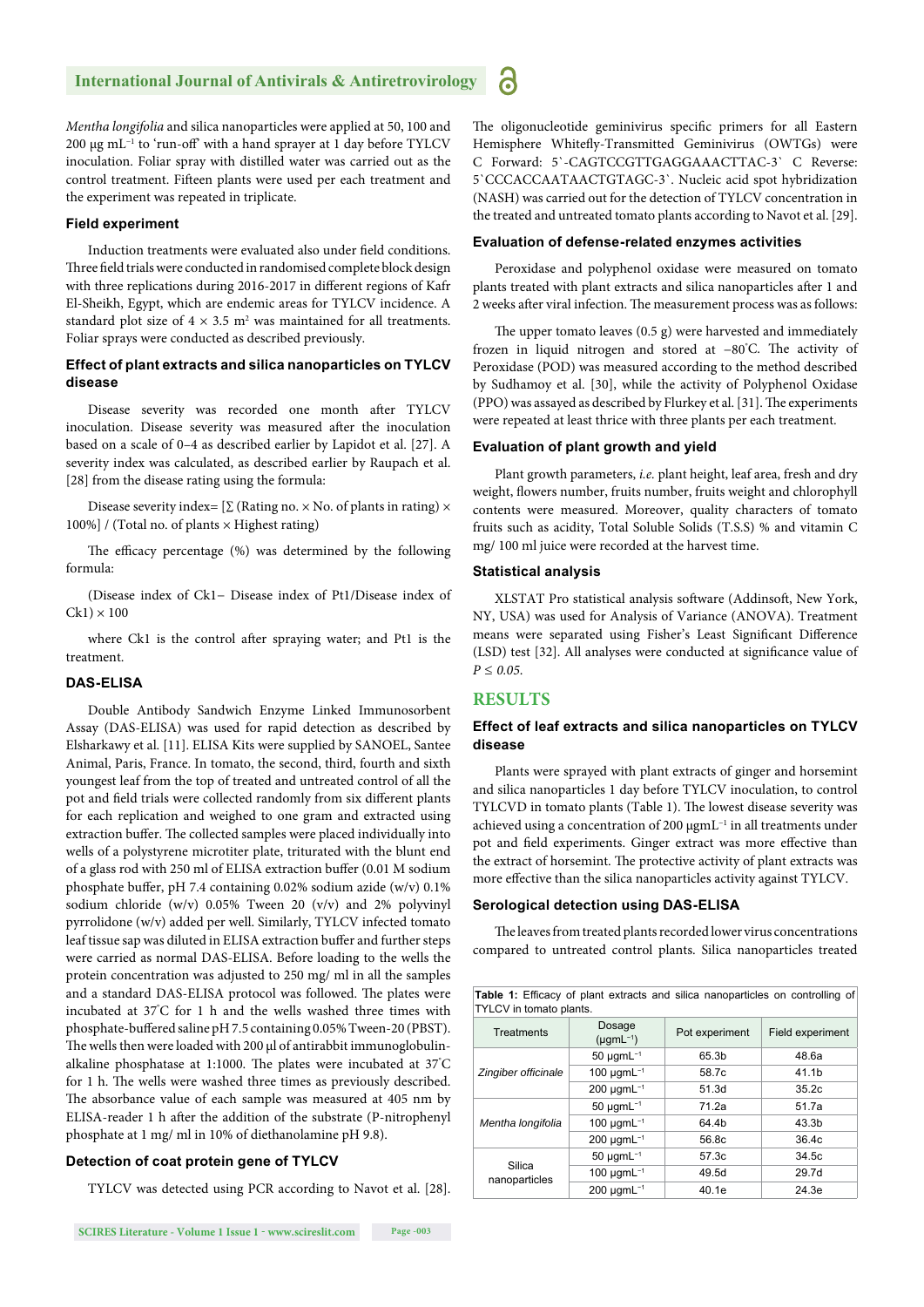plants showed higher virus concentrations compared to plant extracts (Table 2). TYLCV concentration in tomato leaves sprayed with ginger extracts was lower than horsemint-treated plants (Table 2).

#### **Detection of coat protein gene of TYLCV**

Coat protein gene was not founded in tomato plants treated with ginger and horsemint extracts and silica nanoparticles. In contrast, coat protein gene was founded in control plants (Figure 1).

#### **Activity of defense-related enzymes**

POD and PPO activities on tomato leaves were measured at 1 and 2 weeks post TYLCV inoculation. The activity of POD significantly increased 3-fold in leaves treated with plant extracts compared with control leaves. The activity of PPO significantly increased 2-fold in tomato plants treated with plant extracts compared with control plants (Table 3). The activities of POD and PPO in leaf extractstreated tomato plants were also higher than silica nanoparticlestreated plants.

#### **Effect of ginger and horsemint extracts and silica nanoparticles on growth and yield characters of TYLCV infected tomato plants**

Data presented in table 4 indicated that ginger and horsemint extracts as well as silica nanoparticles showed positive effects on growth parameters of tomato plants. Data showed that the treatment of ginger and horsemint extracts (200 μg mL−1) exceeded the other treatments in plant growth characters. Silica nanoparticles gave an intermediate values, while the control treatment recorded the lowest values for all the studied parameters. Ginger extracts at 200 μg mL−1 exhibited the highest plants (91.2 cm), highest fresh and dry weight (447.9, 75.3, respectively) and the highest flowers and fruits number (115.3, 38.6, respectively).

Ginger and horsemint extracts and silica nanoparticles significantly increased number of flowers and fruits and fruits weight per plants as well as quality characters of tomato fruits such as acidity, total soluble contents and vitamin C compared with the control. Ginger and horsemint treatments achieved the best results in this respect followed by silica nanoparticles which was also significantly higher than the control. No significant difference was recorded between ginger and horsemint treatments (Table 5).

## **DISCUSSION**

Induced systemic resistance to plant diseases has been well known for many years. The search for new inducing agents has intensified in recent years. The natural compounds as inducers of disease resistance could play a key role in this respect. Recently, there has been increasing

| Table 2: Effect of Zingiber officinale and Mentha longifolia extracts and silica<br>nanoparticles on multiplication of TYLCV. |                                      |                   |                   |  |  |
|-------------------------------------------------------------------------------------------------------------------------------|--------------------------------------|-------------------|-------------------|--|--|
| Treatments                                                                                                                    | Dosage<br>$(\mu$ gmL <sup>-1</sup> ) | Pot experiment    |                   |  |  |
| Zingiber officinale                                                                                                           | $50 \mu$ gmL <sup>-1</sup><br>0.81c  |                   | 0.74 <sub>b</sub> |  |  |
|                                                                                                                               | 100 $\mu$ qmL <sup>-1</sup>          | 0.61d             | 0.63c             |  |  |
|                                                                                                                               | $200 \mu$ gmL <sup>-1</sup>          | 0.48e             | 0.52d             |  |  |
| Mentha longifolia                                                                                                             | $50 \mu$ qmL <sup>-1</sup>           | 1.12 <sub>b</sub> | 0.79 <sub>b</sub> |  |  |
|                                                                                                                               | $100 \mu$ gmL <sup>-1</sup>          | 0.82c             | 0.66c             |  |  |
|                                                                                                                               | $200 \mu$ gmL <sup>-1</sup>          | 0.59d             | 0.55d             |  |  |
| Silica<br>nanoparticles                                                                                                       | $50 \mu$ qmL <sup>-1</sup>           | 0.62d             | 0.57d             |  |  |
|                                                                                                                               | 100 $\mu$ gmL <sup>-1</sup>          | 0.45e             | 0.39e             |  |  |
|                                                                                                                               | $200 \mu$ gmL <sup>-1</sup>          | 0.35f             | 0.25f             |  |  |
| Control                                                                                                                       |                                      | 1.750a            | 1.675a            |  |  |



Ы

**Figure 1:** Detection of TYLCV in tomato plants by PCR. 1- Control, 2- Treated with *Zingiber officinale*, 3- Treated with *Mentha longifolia*, 4- Treated with silica nanoparticles

**Table 3:** Induction of the activities of Peroxidase (POD) and Polyphenol Oxidase (PPO) in tomato plants after ginger and horsemint extracts and silica nanoparticles treatments. Tomato leaves were sprayed with treatments at a concentration of 200 μg mL−1 and with water as control.

| Treatments          | Peroxidase        |       | Polyphenol oxidase |                  |  |  |
|---------------------|-------------------|-------|--------------------|------------------|--|--|
|                     | 1WPI              | 2WPI  | 1WPI               | 2WPI             |  |  |
| Zingiber officinale | 60.6a             | 43.6a | 25.3a              | 22.7a            |  |  |
| Mentha longifolia   | 57.3a             | 42.9a | 23.9a              | 21.4a            |  |  |
| Nanosilica          | 30.2 <sub>b</sub> | 28.5b | 15.4b              | 13.5b            |  |  |
| Control             | 20.3 <sub>c</sub> | 19.7c | 10.5 <sub>c</sub>  | 9.3 <sub>c</sub> |  |  |

interest in plant-induced resistance as new, environmentally friendly methods for disease control. In this study, we demonstrated that ginger and horsemint extracts and silica nanoparticles could greatly influence tomato resistance to TYLCV.

The induced disease resistance by plant extracts and silica nanoparticles and the mechanisms involved were investigated. Our results revealed that both plant extracts as well as silica nanoparticles acted as a potential elicitor in producing resistance. Application of induction treatments significantly reduced disease severity and TYLCV concentration in tomato. The results presented here demonstrate that the induction treatments significantly reduced the TYLCV incidence both in pot and field conditions. These results agree with previous studies of Maurhofer et al. [33], Murphy et al. [34], and Kandan et al. [35] in the management of *Tobacco necrosis virus* (TNV) in tobacco, *Tomato mottle virus* (ToMoV) and *Tomato spotted wilt virus* (TSWV) in tomato, respectively. Additionally, the infection of *Sunflower necrosis virus* (SFNV) was significantly reduced in cowpea and sunflower plants treated with the Antiviral Protein (AVP) from plant extracts [36]. Salicylic acid treatment was signifi cantly induced systemic resistance against *Tobacco mosaic virus* [34]. The aqueous extracts of *Plectranthus tenuiflorus*, Azadirachta *indica, Clerodendrum inerme, Schinus terebinthifolius* induced systemic resistance against *Bean common mosaic virus* under field conditions [23].

In the present study, the DAS-ELISA test was performed for the detection of TYLCV in treated tomato plants and the ELISA values were found to be lower in treated leaf samples compared to the untreated control plants under pot and field conditions.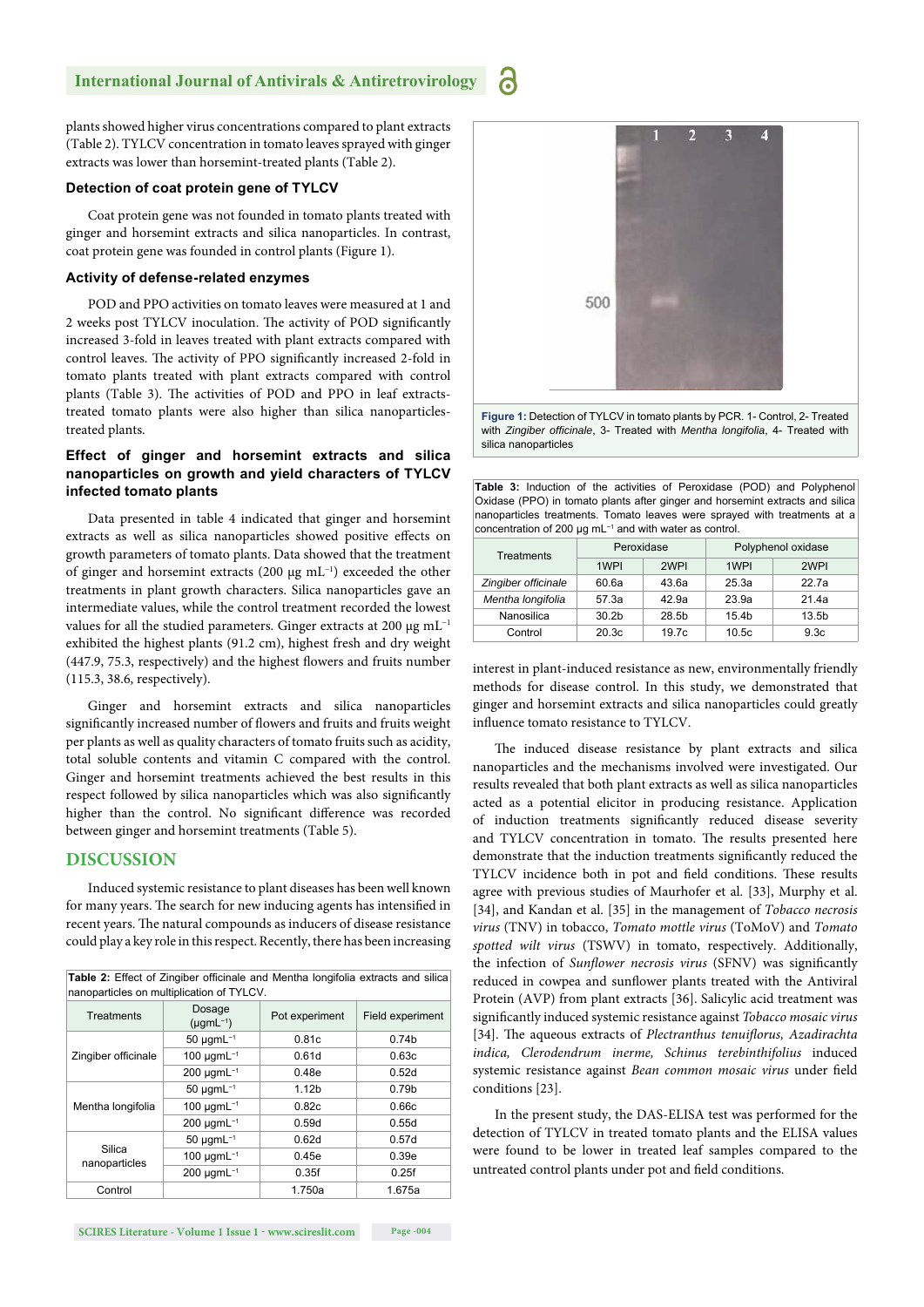# **International Journal of Antivirals & Antiretrovirology**

**Table 4:** Effect of *Zingiber offi cinale* and *Mentha longifolia* extracts and silica nanoparticles on tomato growth and yield.

|               | Morphological and physiological characters |                   |                    |                      |                    |                        |                |                   |                               |
|---------------|--------------------------------------------|-------------------|--------------------|----------------------|--------------------|------------------------|----------------|-------------------|-------------------------------|
| Treatments    | Plant height<br>(cm)                       | Leaf area<br>(cm) | No. of<br>branches | Fresh weight<br>(gm) | Dry weight<br>(gm) | Chlorophyll<br>content | No. of flowers | No. of fruits     | Weight of fruits per<br>plant |
| Z. officinale | 91.2a                                      | 276.4a            | 24.2a              | 447.9a               | 75.3a              | 47.3a                  | 115.3a         | 38.6a             | 5.9a                          |
| M. longifolia | 75.0b                                      | 225.2b            | 20.0ab             | 417.3a               | 66.5a              | 44.5a                  | 102.2a         | 32.6a             | 4.5 <sub>b</sub>              |
| Nanosilica    | 62.7c                                      | 192.4c            | 16.5b              | 330.0b               | 52.8b              | 31.0b                  | 86.3b          | 23.2 <sub>b</sub> | 3.8 <sub>c</sub>              |
| Control       | 31.6d                                      | 58.2d             | 8.7c               | 226.0c               | 32.2c              | 22.7c                  | 9.6c           | 3.8 <sub>c</sub>  | 0.57d                         |

**Table 5:** Effect of *Zingiber officinale* and *Mentha longifolia* extracts and silica nanoparticles on quality of tomato fruits.

|                     | <b>Data Analysis</b> |                                         |                              |  |  |  |
|---------------------|----------------------|-----------------------------------------|------------------------------|--|--|--|
| <b>Treatments</b>   | <b>Acidity</b>       | <b>Total soluble</b><br>solids (T.S.S)% | Vitamin C mg/<br>100ml juice |  |  |  |
| Zingiber officinale | 0.58a                | 5.41a                                   | 9.14a                        |  |  |  |
| Mentha longifolia   | 0.56a                | 5.29a                                   | 8.89ab                       |  |  |  |
| Nanosilica          | 0.49 <sub>b</sub>    | 4.89b                                   | 8.61b                        |  |  |  |
| Control             | 0.47 <sub>b</sub>    | 4.62c                                   | 8.22c                        |  |  |  |

Applications of plant extracts and silica nanoparticles for the control of TYLCV showed significant increase in morphological and physiological characters of tomato plants such as plant height, leaf area, number of branches, fresh and dry weight, chlorophyll contents, number of flowers and fruits number and weight per plant. Moreover, the quality characters of tomato fruits such as acidity, total soluble contents and vitamin C were significantly increased in ginger and horsemint treated plants compared with the control. The best results was recorded in plots that received spray treatment with ginger extracts followed by horsemint treatment which was also significantly higher than silica nanoparticles treated plants. Similarly, shoot length and fresh and dry weights were significantly increased due to ginger extract treatment [37]. Extracts of ginger (*Zingiber officinale*) showed significantly increased resistance against soil-borne pathogens as well as growth characters of chili plants [38]. The thickness and the roughness of Gerbera leaves were increased due to silica treatment, thus improving light reception and photosynthesis which enhances plant growth and yield [39-41]. Moreover, the production of new pigments was stimulated due to silicon treatment, thus the contents of chlorophyll a and b of *Polygonatum multiflorum* were also increased [42].

The activities of POD and PPO were increased during the induction treatments. Hence, a variety of disease resistance mechanisms were involved in induced resistance by ginger and horsemint extracts and silica nanoparticles against TYLCV in tomato plants. In our experiments, treatment of tomato with ginger and horsemint extracts and silica nanoparticles induced stronger activities of POD and PPO. Several reports have suggested that POD is related to lignin and suberin synthesis, which increase the hardness of tissues, and to the production of quinones and active oxygen, which possess antibiotic properties [43,44]. In this study, we found that POD and PPO activities were increased after induction treatments. Several reports have suggested that POD is a key regulatory enzyme in local and systemic disease resistance [45,46]. The phenolic compounds can be oxidized by PPO and produce antimicrobial phenolic substances, such as quinines, which are more toxic to pathogens. In conclusion, our results indicated that ginger and horsemint extracts and silica nanoparticles had induced activation of defense-related enzymes which resulted in enhanced resistance against TYLCV under pot and field conditions.

#### **REFERENCES**

**გ** 

- 1. Fauquet CM, Briddon RW, Brown JK, Moriones E, Stanley J, Zerbini M et al. Geminivirus strain demarcation and nomenclature. Arch Virol. 2008; 153: 783-821. https://goo.gl/QR5Vzy
- 2. Aref NM, El-Dougdoug KhA. Effect of irrigation with waste water on some tomato viral diseases plants. Annals of Agric Science. 1996; 41: 151-172.
- 3. El-Sawy MM. Control measures of *Tomato yellow leaf curl virus* (TYLCV) under field conditions. M.Sc, Thesis, Faculty of Agricultural Kafr Elsheikh Tanta University. 2003.
- 4. Compton ME, Gray DJ. Somatic embryogenesis and plant regeneration from immature cotyledons of watermelon. Plant Cell Rep. 1993; 12: 61-65. https://goo.gl/yZ8Lf4
- 5. Yarmolinsky L, Zaccai M, Ben Shabat S, Mills D, Huleikel M. Antiviral activity of ethanol extracts of *Ficus binjamina* and *Lilium candidum* in vitro. N Biotechnol. 2009; 26: 307-313. https://goo.gl/2YBWYj
- 6. Horvath J. New artificial hosts and non-hosts of plant viruses and their role in the identification and separation of viruses: XVIII. Concluding remarks. Acta Phylopathol Acad Sci Hung. 1983; 18: 121-161. https://goo.gl/rfBn85
- 7. Hull R. Matthews' Plant Virology. 4th ed. Academic Press, London: UK; 2002; 1001. https://goo.gl/FPoLQZ
- 8. Abdelbacki AM, Taha SH, Sitohy MZ, Dawood AIA, Abd-El Hamid MM, Rezk AA. Inhibition of *Tomato yellow leaf curl virus* (TYLCV) using whey proteins. Virol J. 2010; 7: 26-31. https://goo.gl/pAh9eM
- 9. Chen YF, Zhan Y, Zhao XM, Guo P, An HL, Du YG et al. Functions of oligochitosan induced protein kinase in tomato mosaic virus resistance and pathogenesis related proteins in tomato. Plant Physiol Biochem. 2009; 47: 724-731. https://goo.gl/czjRVA
- 10. Wang FD, Feng GH, Chen KS. Burdock fructooligosaccharide induces resistance to tomato mosaic virus in tomato seedlings. Physiol Mol Plant Pathol. 2009; 74: 34-40. https://goo.gl/2DaGbD
- 11. Elsharkawy MM, Shimizu M, Takahashi H, Hyakumachi M. The plant growthpromoting fungus *Fusarium equiseti* and the arbuscular mycorrhizal fungus Glomus mosseae induce systemic resistance against Cucumber mosaic virus in cucumber plants. Plant Soil. 2012; 361: 397-409. https://goo.gl/q71k37
- 12. Elsharkawy MM, Hassan N, Ali M, Mondal SN Hyakumachi M. Effect of zoysiagrass rhizosphere fungal isolates on disease suppression and growth promotion of rice seedlings. Acta Agriculturae Scandinavica Section B Soil Plant Science. 2014; 64: 135-140. https://goo.gl/LN64nK
- 13. El-Kazzaz MK, Salem EA, Ghoneim KE, Elsharkawy MM, El-Kot GAN, Kalboush ZAE. Integrated control of rice kernel smut disease using plant extracts and salicylic acid. Archives of Phytopathology and Plant Protection. 2015a; 48: 664-675. https://goo.gl/q2V5Hc
- 14. El-Kazzaz MK, Salem EA, Ghoneim KE, Elsharkawy MM, El-kot GAN, Kalboush ZA. Biocontrol of Tilletia barclayana, the causal agent of kernel smut disease in rice. Egypt. J Biol Pest Con**.** 2015b; 25: 535-544.
- 15. El-Naggar MM, Elsharkawy MM, Almalla RA, El-Kot GAN, Alwakil AM, Badr MM. Control of *Ustilaginoidea virens*, the causal agent of rice false smut disease in Egypt. Egypt. J. Biol. Pest Con. 2015; 25: 555-564. https://goo.gl/vsQXBA
- 16. Hassan N, Elsharkawy MM, Villajuan-Abgona R, Hyakumachi M. A nonpathogenic species of binucleate Rhizoctonia inhibits the formation of infection structures caused by *Rhizoctonia solani* on cucumber. Acta Agriculturae Scandinavica Section B Soil Plant Science. 2015; 65: 208- 214. https://goo.gl/t2Tc8Z